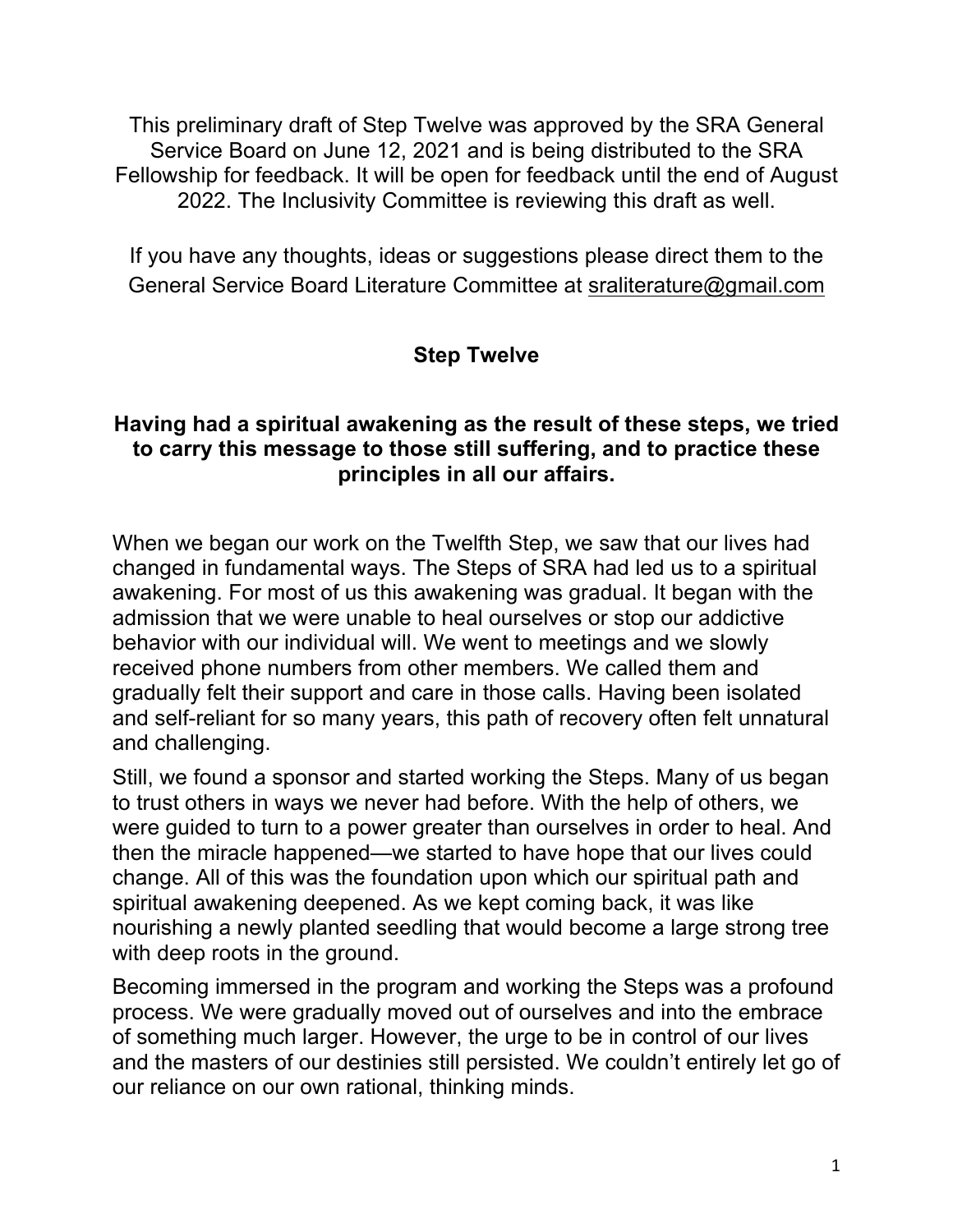Lack of trust in a Higher Power lingered, driven largely by the traumas of our childhood—the general dysfunction, the emotional neglect, the verbal abuse or physical abuse many of us grew up with. However, the possibility of our addiction moving into remission gave us the willingness to step deeper into the program, the fellowship and finally the embrace of a Higher Power. We found that the heart of our spiritual awakening was an ongoing and growing relationship with God as we understood God. We experienced a gradual letting go of our own limited thinking and trusted that our Higher Power was guiding us, healing us and keeping us sober one day at a time.

Our spiritual awakening involved paradoxes. One was admitting we could not stay sober, and yet in making that admission we became sober. Another powerful paradox was that in order to keep what we had gained in our recovery we needed to "give it away."

We first experienced "giving it away" when other members carried their message to us. They sat with us and listened to us. They didn't judge us. They understood and cared for us, no matter our culture, race, gender identity, religion or sexual orientation. Most of us had seldom experienced this kind of care, compassion and understanding. As a result, it sometimes felt foreign, unnatural or uncomfortable. One member recalls getting off the subway with her sponsor early in recovery. Her sponsor offered to walk her home. The member recalled, "I was taken aback. This took her few blocks out of her way. Why would she do that for me?" She went on to explain, "It was a pivotal moment in my recovery. I realized that she gave me something without trying to get anything in return. I began to experience the true nature of the Twelfth Step. This started me on my own path of doing Twelfth Step service."

Another paradox was that in order to have something to "give away," we had to first focus on self-care. Practicing self-care seemed like the opposite of doing Twelfth Step work, but we found that the more we cared for ourselves, the more effective we were in being of service to others. By continuing to work our program and staying in touch with others who knew us and nurtured us, we were naturally able to help others. This was the nature and foundation of service—of "carrying the message."

Most of us had begun some form of Twelfth Step work early in our recovery. We did simple things like showing up early for meetings. We introduced ourselves to newcomers and welcomed them. We shared our experience, strength and hope. Just attending meetings was probably one of the most important pieces of service we did. Also, we offered our number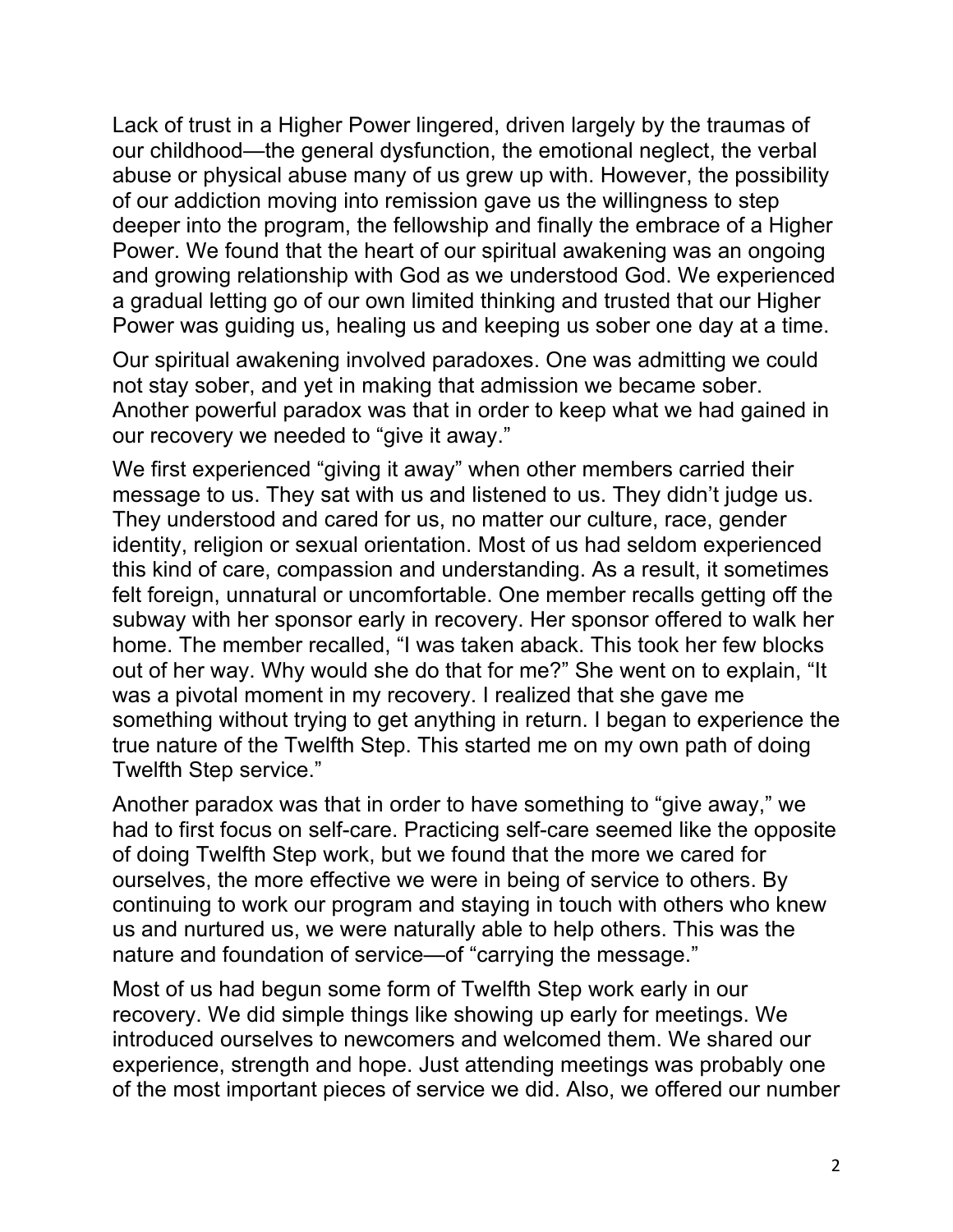to others and received their calls. We listened to them. We remembered how important it was to be heard and we gave that same gift to our fellows.

Over time we volunteered for service positions in our meetings such as chairperson, secretary, treasurer, literature person, Intergroup or General Service Board Representative. Where isolation and disconnection kept us in our addiction, service was an important tool that connected us—to others, to ourselves, to our Higher Power. Also, volunteering for service positions helped us to show up at meetings.

As we showed up for these service commitments, we became aware that we were bringing positive changes into the world and our sense of selfworth improved. We found that one of the most powerful things that attracted others to recovery was the change that had taken place in us. When they saw the evidence of our healing and increasing sense of peace and experienced the attention and care we offered, they began to hope that recovery might work for them.

One of the results of working the Steps with a sponsor was that we began to sponsor other recovering addicts as the opportunity arose. Sponsoring others who needed our support helped us to stay in the "solution" ourselves. This freed us from dwelling in the "problem." Our recovery expanded when we were actively helping others to stay sober and grow. Many of us found this to be a profound experience. As we guided others through the Steps, we extended the chain of recovery and healing that had come from those before us.

Sometimes when we encountered people who appeared to be suffering from sexual addiction, we were moved to reveal we were recovering sex addicts. We were careful to only do this form of Twelfth Step work when we were sure it would not cause harm to ourselves or others, or break anyone else's anonymity. By telling a still-suffering addict about ourselves—how it was when we were acting out, what brought us into "the rooms," and how our lives began to transform in recovery—we gave them the potentially lifechanging knowledge that help was available, that it was possible to stop acting out.

When we looked at the phrase "those still suffering," we may have thought this referred to only the most dire cases. However, we remembered when we first came into recovery, we experienced suffering on many different levels, including emotional, spiritual and often physical. We were beaten and in pain and often felt hopeless. Many of us were depressed and had thoughts about ending our lives. We also remembered sobriety did not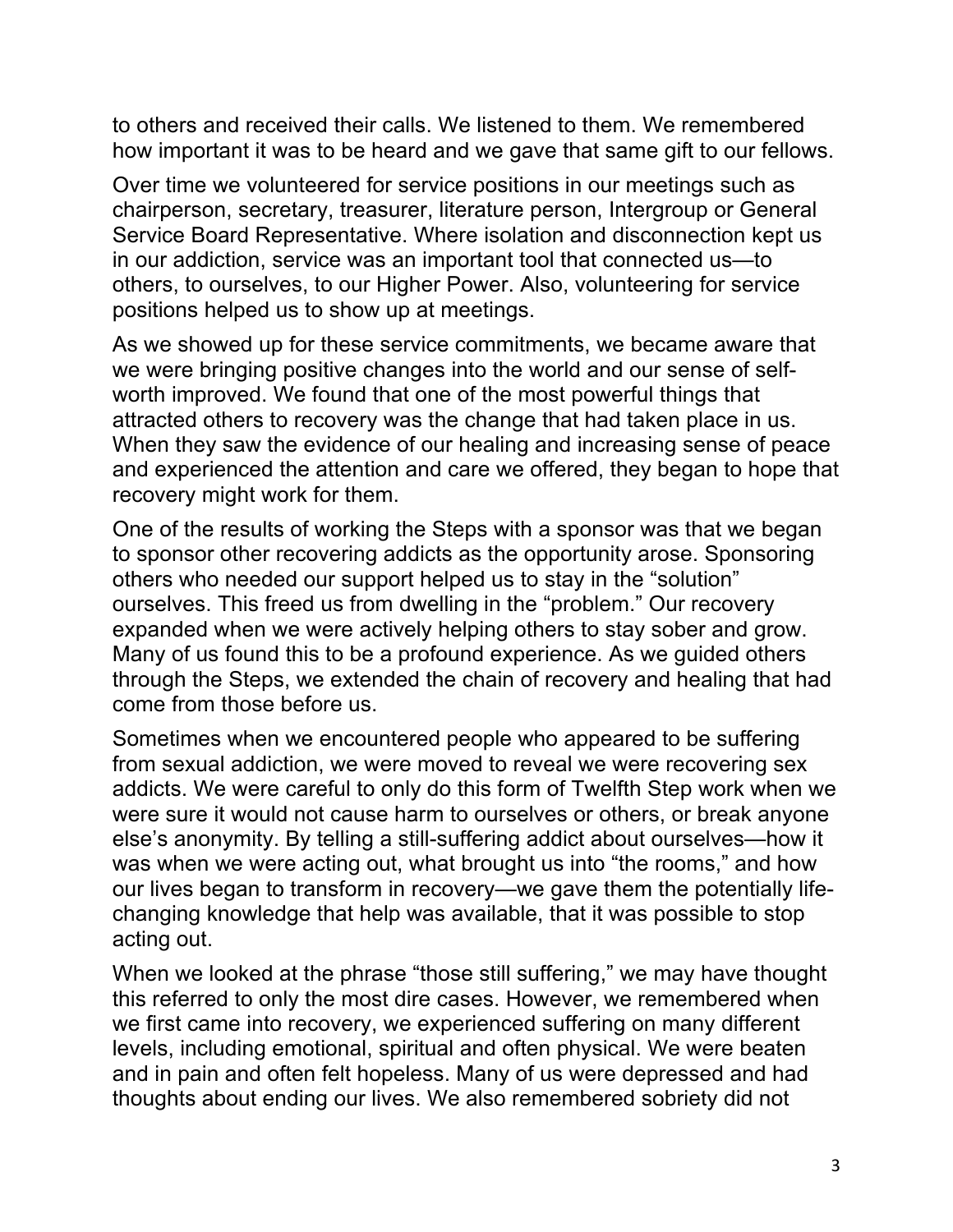automatically remove the challenges of living. In fact, many of us continued to suffer because facing our feelings, such as fear, shame, grief and resentment, without the pain killer of acting out was often extremely difficult. Like us, our fellow members in SRA needed help on a daily basis with their struggles. So, when the phone rang, we did our best to pick it up and help "those still suffering."

The Twelfth Step also suggested we practice these principles in all our affairs. What are these principles? What does "in all our affairs" mean? When we looked back at our progress in working the Steps we realized we had been developing principles throughout our recovery. We saw that many of our shortcomings had been healed or lessened. For example, some of us were extremely selfish, but in recovery we became more giving. This giving and generosity first developed with those in our fellowship. Then as our recovery deepened, this caring naturally expanded to our families, our friends and all our relationships. We became more generous, understanding, kind, empathetic and tolerant.

In our addiction we lived in a world of faulty self-reliance and destructive isolation. We only practiced "principles" when they served us. The Twelfth Step reminded us that the first eleven Steps were not about learning concepts of occasional usefulness. We were led to aspire to a life connected to others that was rich in living these values. We consistently practiced principles such as humility, courage, compassion, generosity, honesty, service, and taking responsibility for our actions and feelings. This brought us lives of greater integrity, deepened self-care and genuine care for others.

When we found ourselves in difficult or challenging situations—even when we were angry or in conflict with others—we were not given a pass on using these principles. This was when we put to use the strength of our spiritual recovery. We practiced these principles especially when others had fundamentally different views, beliefs or ways of living.

Like all aspects of our program, these principles were not rules but suggestions. They were not a set of rote duties to be performed. So how did we know if we were "practicing" these principles? This was where we appreciated what our spiritual awakening had brought us. We realized that by engaging in our daily spiritual practices and ongoing working of the Steps we had started to embody these principles, including humility, courage, compassion, generosity, honesty and service. Our recovery had taken us to a place where more and more we naturally behaved in ways